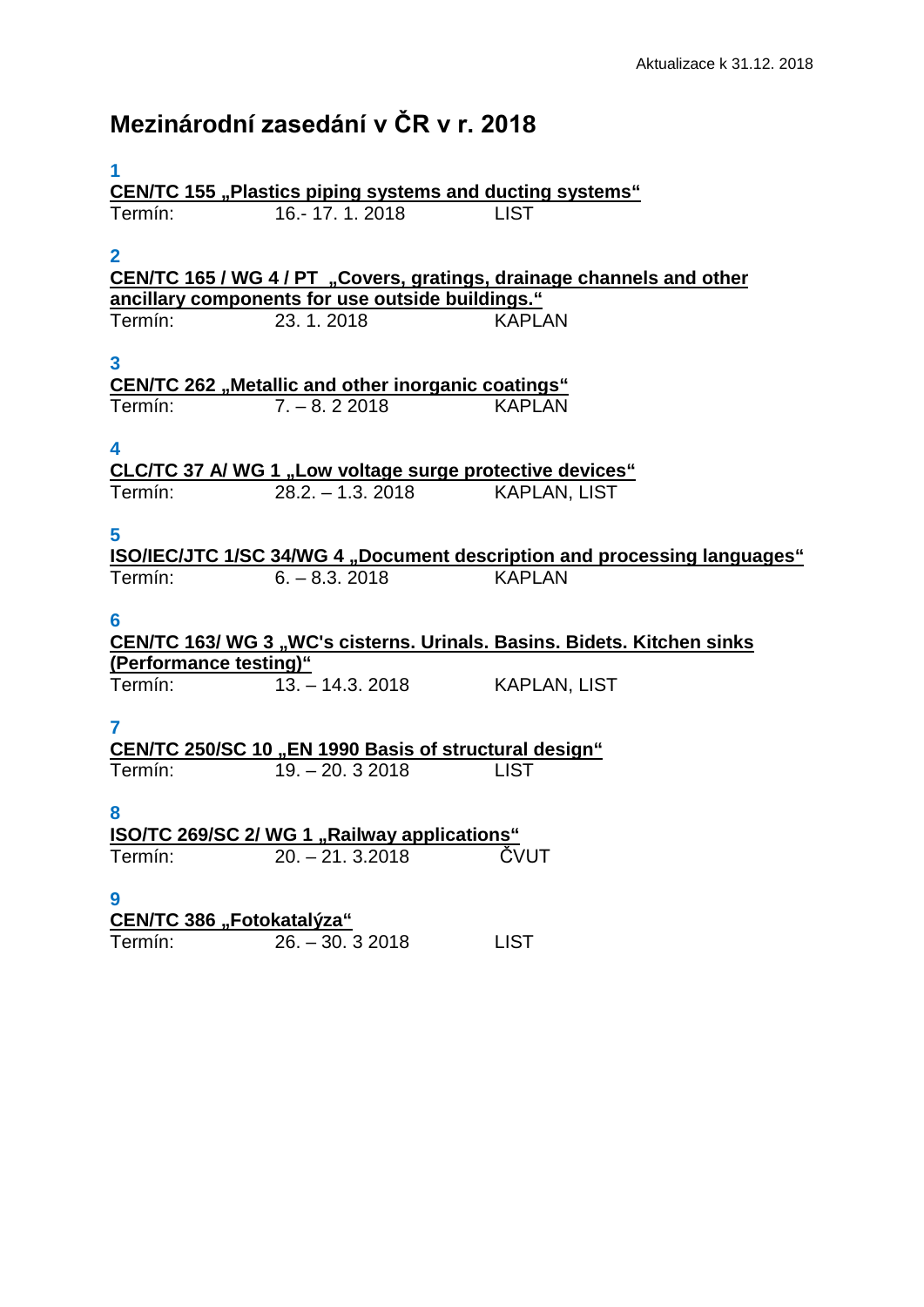| 10                                                                        |                                                                  |                                                                                           |  |  |
|---------------------------------------------------------------------------|------------------------------------------------------------------|-------------------------------------------------------------------------------------------|--|--|
| Termín:                                                                   | 9.-10.4.2018                                                     | <b>CEN/TC 135 "Execution of steel structures and aluminium structures"</b><br><b>LIST</b> |  |  |
|                                                                           |                                                                  |                                                                                           |  |  |
| 11                                                                        |                                                                  |                                                                                           |  |  |
| <b>ISO/TC 22/SC 39 "Ergonomics"</b>                                       |                                                                  |                                                                                           |  |  |
| Termín:                                                                   | 16.-20.2018                                                      | List, KAPLAN, DIVIS                                                                       |  |  |
|                                                                           |                                                                  |                                                                                           |  |  |
| 12                                                                        |                                                                  |                                                                                           |  |  |
|                                                                           |                                                                  | <b>CLC/TC 64</b> "Electrical installations and protection against electric shock"         |  |  |
| Termín:                                                                   | $17. - 19.4.2018$                                                | <b>LIST</b>                                                                               |  |  |
|                                                                           |                                                                  |                                                                                           |  |  |
| 13                                                                        |                                                                  |                                                                                           |  |  |
| <b>CLC/TC 40 XB "Resistors"</b>                                           |                                                                  |                                                                                           |  |  |
| Termín:                                                                   | $26. - 27.4.2018$                                                | <b>KAPLAN</b>                                                                             |  |  |
| 14                                                                        |                                                                  |                                                                                           |  |  |
| <b>ISO/TC 35 "Paints and varnishes"</b>                                   |                                                                  |                                                                                           |  |  |
| Termín:                                                                   | 14. - 18. 5. 2018                                                | <b>BRNO</b>                                                                               |  |  |
|                                                                           |                                                                  |                                                                                           |  |  |
| 15                                                                        |                                                                  |                                                                                           |  |  |
| <b>ISO/TC 221/WG 4 "Geosynthetics"</b>                                    |                                                                  |                                                                                           |  |  |
| Termín:                                                                   | 23. - 24. 5. 2018                                                | <b>KAPLAN</b>                                                                             |  |  |
|                                                                           |                                                                  |                                                                                           |  |  |
| 16                                                                        |                                                                  |                                                                                           |  |  |
|                                                                           | <b>CEN/TC 260 "Fertilizers and liming materials"</b>             |                                                                                           |  |  |
| Termín:                                                                   | 24. - 25. 5. 2018                                                | ÚKZÚZ                                                                                     |  |  |
|                                                                           |                                                                  |                                                                                           |  |  |
| 17                                                                        |                                                                  |                                                                                           |  |  |
|                                                                           | <b>IEC/TC121 A MT 6 "Low-voltage switchgear and controlgear"</b> |                                                                                           |  |  |
| Termín:                                                                   | 28. - 30. 5.2018                                                 | <b>LIST</b>                                                                               |  |  |
|                                                                           |                                                                  |                                                                                           |  |  |
| 18                                                                        |                                                                  |                                                                                           |  |  |
| Termín:                                                                   | <b>CEN/TC 132 "Aluminium and aluminium alloys"</b><br>7.6.2018   | <b>DIVIS</b>                                                                              |  |  |
|                                                                           |                                                                  |                                                                                           |  |  |
| 19                                                                        |                                                                  |                                                                                           |  |  |
| <b>IEC/TC 87,, Ultrasonics"</b>                                           |                                                                  |                                                                                           |  |  |
| Termín:                                                                   | 18. - 22. 6. 2018                                                | <b>OLOMOUC</b>                                                                            |  |  |
|                                                                           |                                                                  |                                                                                           |  |  |
| 20                                                                        |                                                                  |                                                                                           |  |  |
| CEN/TC 226 / WG 9 "Clockwork parking meters and automatic car park ticket |                                                                  |                                                                                           |  |  |
| <u>dispensers"</u>                                                        |                                                                  |                                                                                           |  |  |
| Termín:                                                                   | $11. - 12.9.2018$                                                | <b>DIVIŠ</b>                                                                              |  |  |
|                                                                           |                                                                  |                                                                                           |  |  |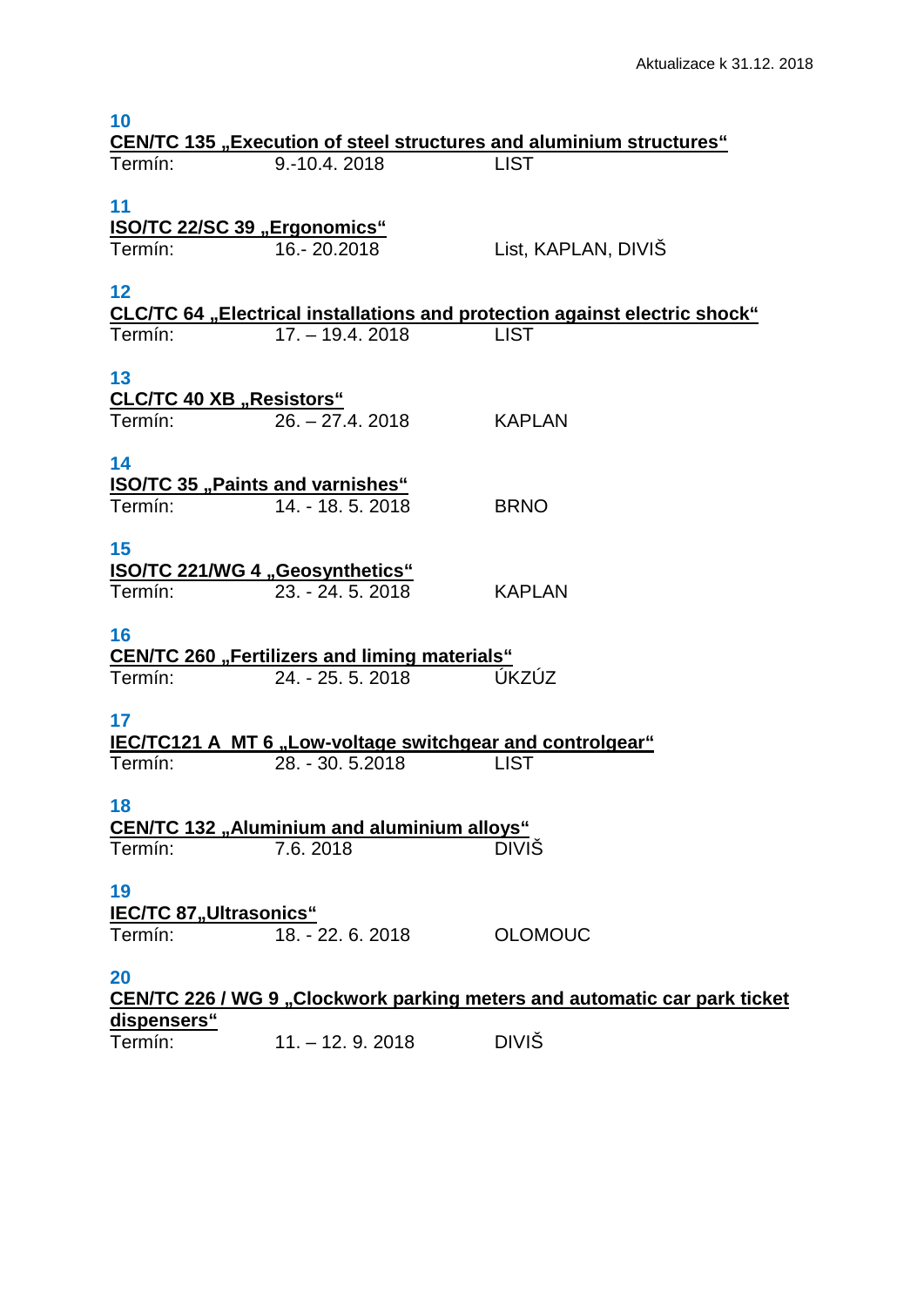| 21<br><b>ISO/TC 190 "Soil quality"</b>                            |                                                                          |                                                                                |  |  |
|-------------------------------------------------------------------|--------------------------------------------------------------------------|--------------------------------------------------------------------------------|--|--|
| Termín:                                                           | 11. - 14. 9. 2018                                                        | <b>BRNO</b>                                                                    |  |  |
| 22<br><b>CEN/TC 256 / WG 3 "Railway applications - Acoustics"</b> |                                                                          |                                                                                |  |  |
| Termín:                                                           | $25. - 26.9. 2018$                                                       | KAPLAN                                                                         |  |  |
| 23                                                                | <b>CEN/TC 53 "Temporary works equipment"</b>                             |                                                                                |  |  |
| Termín:                                                           | 26. - 27. 9. 2018                                                        | LIST                                                                           |  |  |
| 24                                                                |                                                                          | <b>CEN/TC 447 / WG 4 "Horizontal standards for the provision of services"</b>  |  |  |
| Termín:                                                           | 4. - 5. 10. 2018                                                         | <b>KAPLAN</b>                                                                  |  |  |
| 25                                                                |                                                                          |                                                                                |  |  |
| Termín:                                                           | <b>CEN/TC 151 / WG 1 "Earth-moving machinery - Safety"</b><br>10.10.2018 | <b>DIVIŠ</b>                                                                   |  |  |
| 26                                                                |                                                                          |                                                                                |  |  |
| lSO/TC 174 "Jewellery"<br>Termín:                                 | 11. -12. 10. 2018                                                        | PUNCOVNÍ ÚŘAD                                                                  |  |  |
| 27                                                                |                                                                          | CEN/TC 449 "Quality of care for elderly people in ordinary or residential care |  |  |
| facilites"                                                        |                                                                          |                                                                                |  |  |
| Termín:                                                           | $23. - 24.10, 2018$                                                      | <b>LIST</b>                                                                    |  |  |
| 28                                                                | <b>CEN/TC 450 "Patient involvement in person-centred care"</b>           |                                                                                |  |  |
| Termín:                                                           | $25. - 26.10, 2018$                                                      | <b>KAPLAN</b>                                                                  |  |  |
| 29                                                                | <b>ISO/TC121/SC 6 "Medical gas systems"</b>                              |                                                                                |  |  |
| Termín:                                                           | $5. - 9.11.2018$                                                         | <b>LIST</b>                                                                    |  |  |
| 30                                                                | <b>CEN/TC 227 / WG 7 "Surface dressing and slurry surfacing"</b>         |                                                                                |  |  |
| Termín:                                                           | $6. - 7.11.2018$                                                         | <b>DIVIS</b>                                                                   |  |  |
| 31                                                                | <b>IEC/TC 2/ WG 12 "Rotating machinery"</b>                              |                                                                                |  |  |
| Termín:                                                           | 9.11.2018                                                                | <b>DIVIŠ</b>                                                                   |  |  |
| 32                                                                | <b>ISO/TC 98</b> "Bases for design of structures"                        |                                                                                |  |  |
| Termín:                                                           | 12. - 16. 11. 2018                                                       | LIST, KAPLAN, DIVIŠ                                                            |  |  |